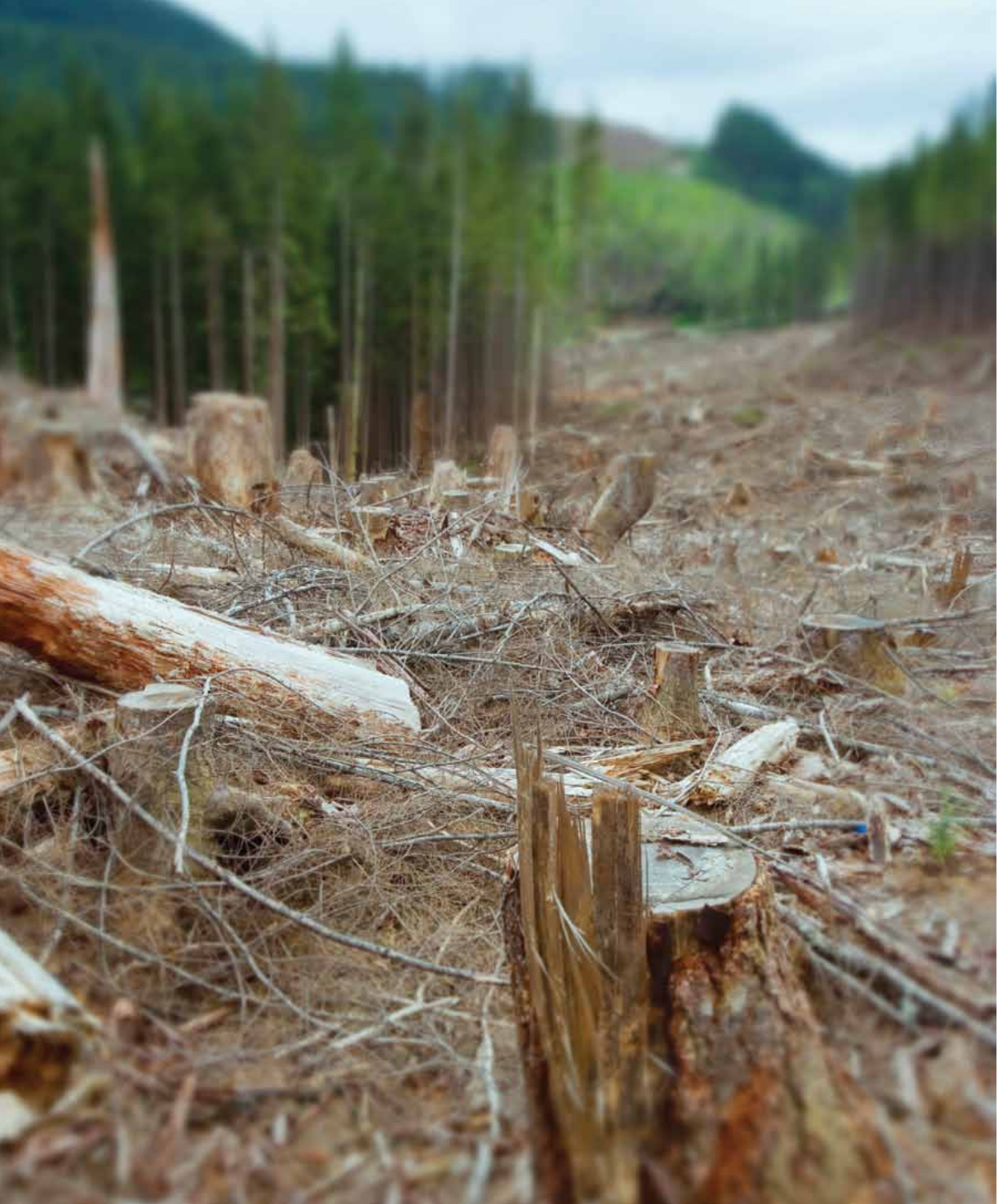## TREBBE JOHNSON

## gaze even here

## *Opening our hearts to brokenness*

COUPLE OF HOURS past the ferry landing that links<br>
Victoria, British Columbia, to Port Angeles, Washing-<br>
ton, past the vacation area around Lake Cowichan, Victoria, British Columbia, to Port Angeles, Washingwith its bait and tackle stores, small grocers, and cabins huddled among tall pines on the lake, the paved road ends and a rutted dirt logging road begins. Almost immediately the forest itself ends, and a clearcut breaks over us like a tsunami. There are four of us in the car, and we all get out to face it. Down the mountains and up the mountains, unrelieved except by the road that cuts through it, lie the remains of a forest. Rounds of massive trunks supply the only focal point for the eyes, while a tangle of ripped branches and limbs fills every conceivable space between them. All the way to the horizons the land has faded to gray. The place is not only dead, but mutilated. For several moments we stand there and allow ourselves to be hit, over and over, by the sight of it. When we get back into the car, shocked silence clatters behind us like a dragging muffler.

We drive on.

Aversion is a natural response to bearing witness to something tragic. "Why don't you switch channels and see if there's anything else on." That's what the husband of a friend of mine would say during those weeks in the spring of 2010, when oil from BP's Deepwater Horizon blowout was gushing into the Gulf of Mexico, and his favorite news channel showed yet another image of dying wildlife: a brown pelican struggling to raise heavy wings drenched in oil; a pod of dolphins plowing through viscous pink and blue ribbons of petroleum, expelling oil through their blowholes; a gull peering out through a thick chocolaty confection, the eye within obviously belonging to a creature who was barely alive and not likely to endure much longer. My friend's husband would make his request casually, as if he were merely curious

whether something interesting might be happening on another network. The truth, she told me, was that the sight of those helpless animals made him so sad he couldn't bear to look at them.

Who among us doesn't know the feeling? Those photos were wrenching. Every time we were confronted with one, a reserve of sorrow and pity cracked open inside us, threatening to release a flood of something overwhelming. Our immediate reaction was to make the whole situation go away: turn the channel, turn the page, click to a different page of the internet. In the weeks following the spill, however, I began to wonder whether relief might lie not in looking away, but in deliberately turning our attention to those suffering creatures.

According to Francis Ponge, the early-twentieth-century French poet and chronicler of the mythic existence of ordinary things, we cannot truly see something until we allow it to "disarrange" us. Ponge advocated a manner of regarding the world's constituents not as inferiors that we must somehow corral for our use and understanding, but as equals capable of startling us with the marvel of their particular selfhood. To a busy, focused adult negotiating life today, Ponge's advice may sound naïve, romantic. To allow ourselves to be disarranged by things would be to concede to a kind of helplessness, would it not? Instead of penetrating the world, ever pushing ourselves forth with the great engine of human intention that, we believe, enables us to control, organize, manage, and cope, we would, if we took Ponge's advice, submit to being penetrated ourselves.

Of course, whether we're aware of it or not, we do consent, and willingly, to such visual penetration many times throughout the day. The world thrusts itself upon us, and we take heed. We're driving, walking through a parking lot, eating in a restaurant, working at our desk when something suddenly swoops in, grabs us, and yanks us in its direction, and we can't help but follow. Someone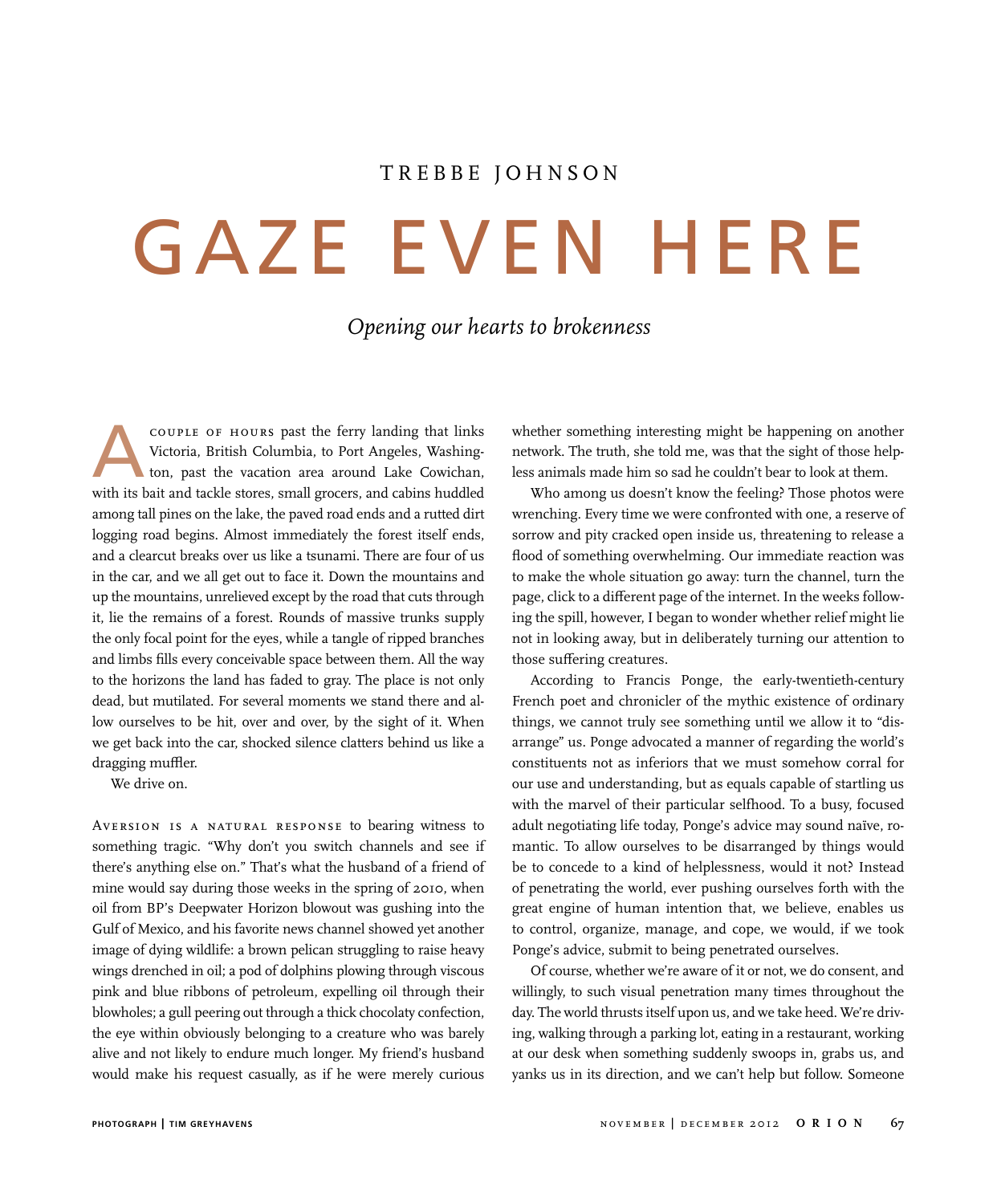beautiful walks into a room, a waiter drops a tray, a colleague taps on the office door. Then we're momentarily disarranged as curiosity takes over. Sometimes the interruption is so out of the ordinary that we wish to look longer, to give ourselves over to soaking up the surprise—to stare. But staring is rude. When we were children, our mothers hissed at us and jerked our arms when they caught us staring at some fascinating human who looked different from anyone we'd ever seen. As adults, well trained, we look quickly away if we're caught staring, pretending that our focus was but passing over the other and would never, ever linger. Staring is hungry. It wants more and more. It invades the polite space that is supposed to separate us from others. When the starer is caught, it's he, not the stared-at, who's exposed.

Another means of prolonged looking, the gaze is different from the stare. Gazing is the occupation of babies and lovers, some museum goers, and those who take advantage of scenic overlooks on highways. Babies don't know the world well enough to discern the anomaly in the familiar; it's all a wonder to them. The look through which they explore this mystery is open, receptive. It takes in the whole environment, available for whatever may appear. The gaze brushes its subject; the stare pierces. Later in life, when we bring the gaze to love, we offer it up as the doorway through which we can enter the mysterious depths of the other, while being similarly entered. The stare wants to sneak in without being spotted; the gaze has nothing to hide and assumes the other is equally accessible and open. This softening into the enchantment of the other is what Roland Barthes calls the "exaltation of loving *someone unknown*, someone who will remain so forever: a mystic impulse."

The gaze is demanding; you can't just schedule a few minutes for it in the midst of a busy day. You have to settle in with a gaze, as with a cocktail. If the stare gulps, the gaze sips.

Of course, the invitation to gaze is typically issued by what pleases the eyes, not by what affronts them. The man who asked his wife to turn the channel felt assaulted when the TV news forced him to consider images of wildlife tortured by oil. It's no wonder he wanted to get away. Not only is it painful to look at a suffering animal, but we're not used to having that kind of demand made on our sensibilities by the public media. In fact, we're generally discouraged from feeling pity for the nonhuman. Those who do call attention to the plight of a plant or a nondomestic animal may be derided as a tree-hugger, someone who cares more about owls (or fish or moss or beetles) than people. She may be accused of indulging in that ultimate form of mushy thinking, anthropomorphism.

Calling attention to suffering or about-to-suffer wildlife is typically the work of environmental and animal rights groups. The photographs they include with their appeals for donations make us confront either a present horror (dogs and cats with wires and boxes attached to their living, flayed bodies) or an imminent danger (baby seals basking on a rock, presumably as a boatload of hunters rounds a nearby iceberg). The minute you look at those pictures, you know what is being demanded of you: horror, outrage, and the near simultaneous impulse to make those feelings go away. You don't even need to read the accompanying text. You're already sufficiently appalled, predisposed to agree that something must be done, and to trust the people who have disseminated the picture to know what that something is. All you have to do is write a check or type in your credit card number and click SEND. These campaigns make you look, but they protect you from having to look for very long.

Poet Gary Snyder has expressed his desire for a new branch of ecology, one that would force us to consider the "dark side of nature—the ball of crunched bones in a scat, the feathers in the snow, the tales of insatiable appetite." I imagine students of such a course in the grim, gruesome, and visceral taking notes as they watch vultures tear into the flesh of a deer lying dead on a highway. They would ponder examples of nature's perversity, like blight and mutation or the fat male macaque I once, yes, stared at in guilty fascination in a remote temple on Bali. In one gray paw he was dragging around an emaciated yellow cat, which he would remonstratively whack against the stone floor every time it struggled weakly, after which declaration of authority he would squat down and peer casually about his realm.

But the dark side of nature must also include those species and places that have been darkened by the insatiable appetites of the human race. In some ways we humans are like that macaque, only it's the wild places we love that are being beaten into submission. You know the ones I mean. Those places that were as much a part of you as your family and your own private thoughts. Those places where you could lose yourself and find yourself at the same time. Those places that had the power to enchant you every time you, like a lover, entered their mystery. You may think you've accepted their disappearance, convinced yourself of the indomitableness of progress, and gotten over the loss, but they're still there, residing in you, though you can no longer visit them. They linger, laden with emotion in your memory, and they hover like ghosts right there in the world where they used to be, even though other things have taken their place. They're there behind the "beauty strip," that neat scrim of tall trees left on the highway to fool you into thinking that a forest, rather than a wasteland of clearcutting, extends back over the hills. They're those scars you can almost see in the sky, tracing the shape of what for millions of years was the Appalachian skyline, now flattened since the mountaintops have been detonated to facilitate coal mining. They're in the waves still lapping at the beaches where you no longer take your children,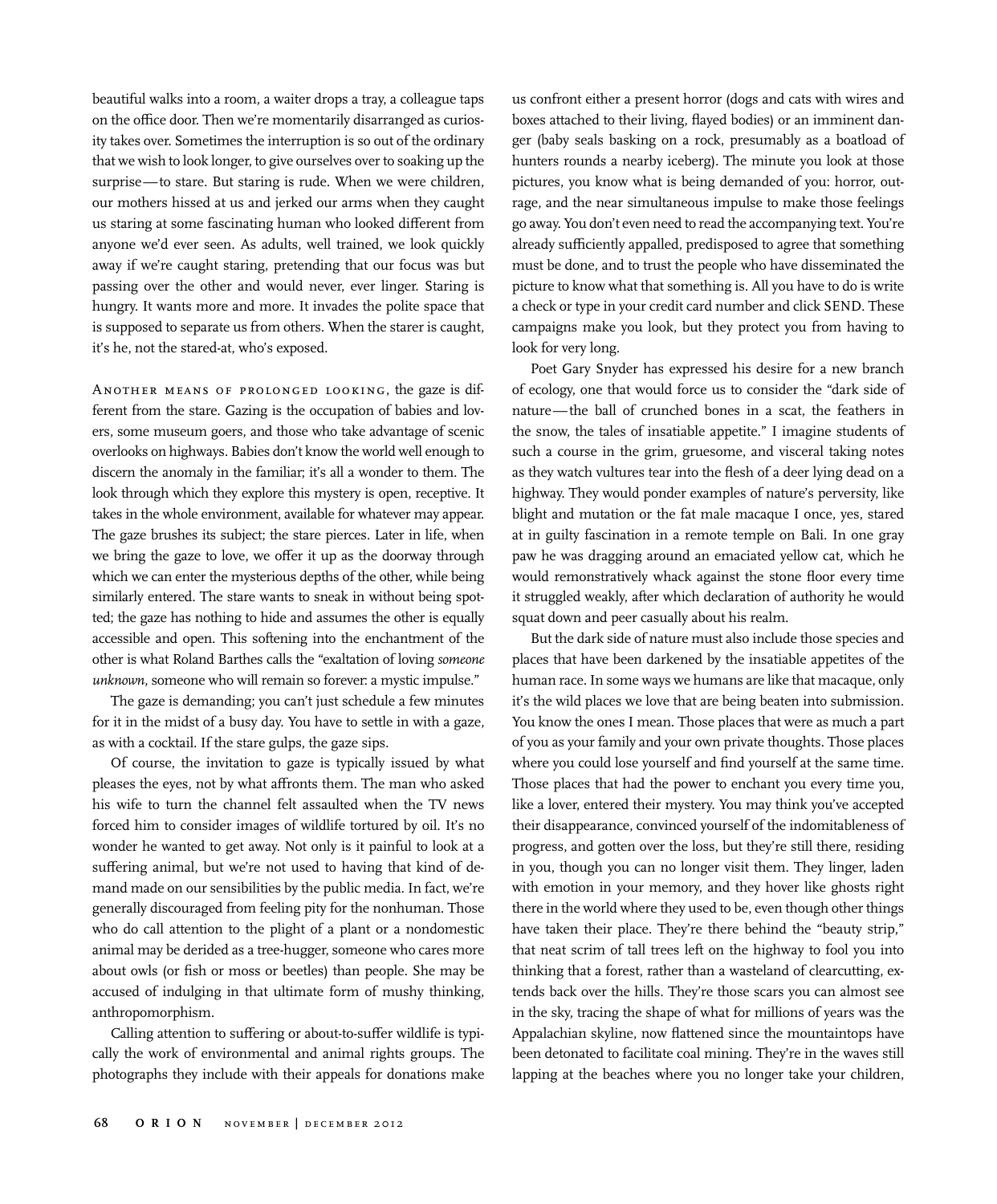because toxic waste fouls the water. They're underneath the dead rivers, the filthy horizon, the dying ash and hemlock and pinyon trees, the meadows paved over, the silence over the roses that bees no longer visit, the twilight sky emptied of bats. The dark side of nature seeps into your memory and imagination, reminding you not just of what the place used to be, but what you, too, used to be when it was part of you.

Glenn Albrecht, a philosopher and professor of sustainability at Murdoch University in Perth, Australia, has coined a term, *solastalgia*, to define the psychological impact on people when the world they know is damaged. Derived from the Latin word *solacium* (comfort) and the Greek root *algia* (pain), solastalgia means "the pain experienced when there is recognition that the place where one resides and that one loves is under immediate assault."

We are victims of solastalgia not when we leave our home, Albrecht points out, but when our home leaves us. So what can a person do besides write letters to the editor and give money to the good guys who promise to do at least something to fix it? Turn the channel? Move? Suck it up and tell yourself that this is progress and inevitable? Rant to your friends, all the while believing yourself powerless to change anything? Or, perhaps, deliberately turn to that broken, wasted place and gaze at it.

Upon entering the clearcut on Vancouver Island, we did not drive on to some prettier, greener place. We drove straight through the heart of it and stayed for several days.

On our first morning, we developed a routine and a question. The routine consisted of having breakfast together in the primitive campground at the end of the road, part of a forty-thousand-acre fragment of old-growth forest that lies at the western edge of the clearcut, where eight-hundred-year-old Sitka spruces and cedars tower over deep, soft moss and primeval ferns. Then we made our lunches and set off together up the dirt road where, just a quartermile from the campground, the forest ended abruptly and the land opened into thousands of square miles of clearcut. There we separated, each to spend the day alone in the logged area. In the evening we regathered in the campground, cooked and ate dinner, then made our way to a gigantic spruce, where we told the stories of what we had experienced during the day.

The question was this: what would happen if we simply settled into this damaged place observing the land and our own responses to it? Our intention was to get to know this place that we had heartily wished to run from.

I chose to spend every day in the same spot, sitting on the same big stump. The waist-high debris was so thick and treacherous that it took ten minutes to negotiate the twenty-foot distance from the road, since I had to hold on to protruding limbs and step with care to avoid plunging three jagged feet down. Once I arrived, however, I had a place to sit and take it all in. On the first morning the bleak reality of the situation left room for no other reaction but sorrow, but gradually something else took over. You could call it fascination. Details of the place started emerging: the color of the bark, the pattern of the rings in the trunk I nested on. Almost immediately upon arriving on that first day I heard a bird singing close by and was momentarily amazed that a bird

**Gazing is the occupation of babies and lovers, some museum goers, and those who take advantage of scenic overlooks on highways.**

could find something to sing about in such a place. Later I discovered that I could lie down on my tree stump and be supported from the top of my head down to my calves. I confess that at that moment I experienced what could only be described as glee. I began to wonder how long it actually took an eight-hundredyear-old tree to die. Perhaps it did not die all at once, as a person or animal would if its upper half were lopped off; perhaps

life ebbed slowly from a tree. I peered at insects eating through the wood and had to recognize their contentment at the state of things. Once, just sitting and gazing, I spotted a mother black bear and two cubs making their way as deftly as acrobats over the wreckage no more than thirty feet from my perch.

The practice of gazing on the wounded forest evoked a consciousness of brokenness in our personal lives. One woman was struck by how the land mirrored her own wasted youth, and the inescapability of the destruction all around enabled her to grieve for both the forest and her own past in a way that had never before seemed possible. She started making altars on the stumps, first for her own youth, then for the forest, and eventually for those she thought of as the destroyers—the loggers, the consumers, the people she had previously been unable to forgive. One of the men realized that the practice of sitting on a stump and gazing hour after hour at the wreckage of the forest was something he could bring back home to his troubled marriage. He saw that he was always looking for excuses to flee the house, instead of sitting down with his wife long enough to discuss their problems. He determined that, when he got back home, he would be present with her, and with the marriage,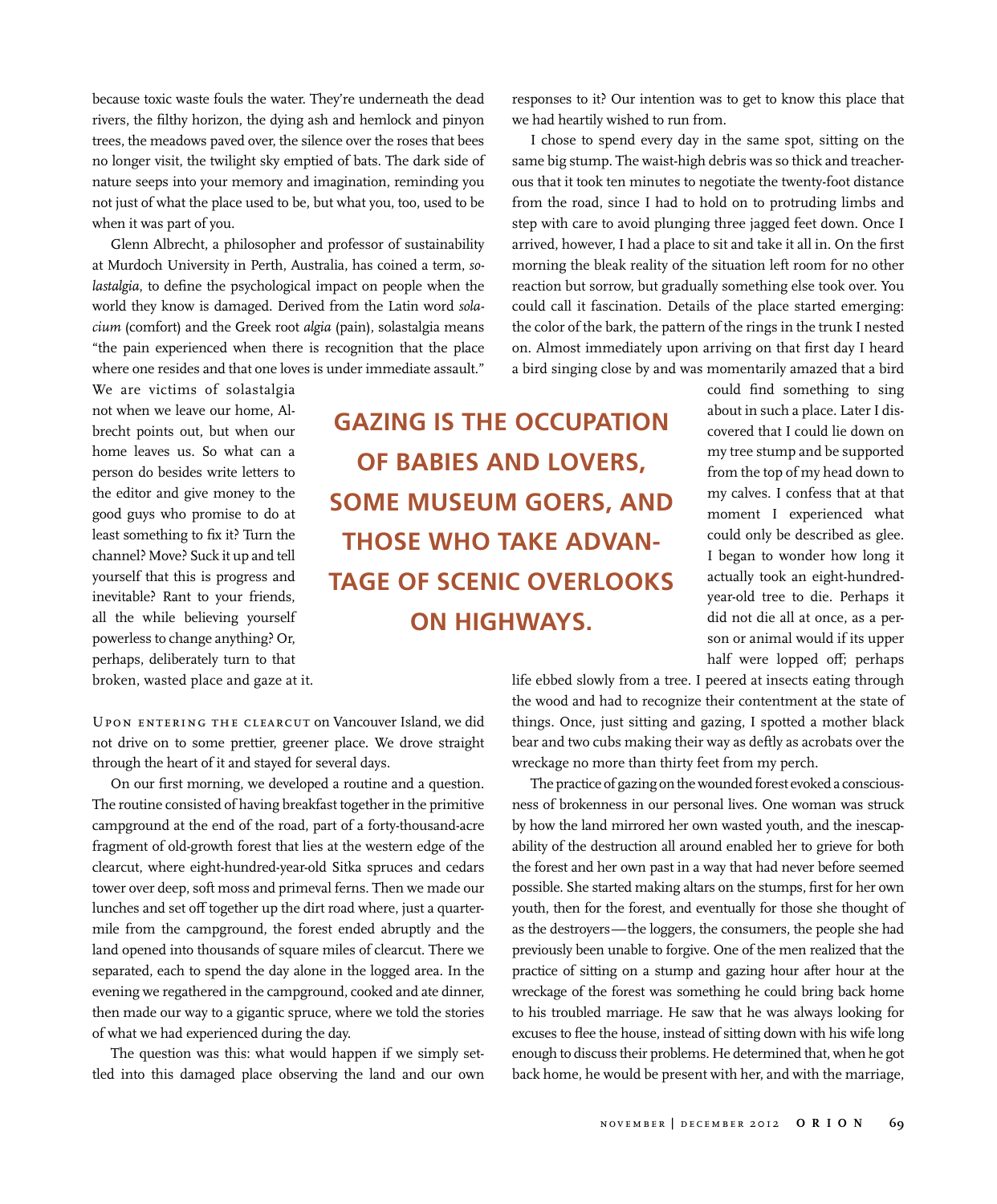the way he was learning to be present with the forest.

That the landscape around us would mirror the landscape within was not surprising to our group. Each of us had been involved with wilderness rites of passage programs, either as guides or participants. We knew that when a person spends time alone in a wild place, allowing aspects of the land to provoke fascination, desire, grief, or repulsion then probing his own responses, a subtle but illuminating dialogue begins. Perceiving how the natural world feeds, flees, dies, lets go, puts out thorns, and manifests countless other ways of prevailing, we are inspired not just by the tenacity of nature, but by the way that such tactics seem applicable to our own lives and circumstances. We see nature more clearly, but we also notice new things about ourselves. However, these sorts of journeys typically occur in unspoiled mountains, deserts,

and canyons. Deliberately seeking out a damaged place was something else entirely.

Slowly, we came to realize that our practice of purposefully seeking meaning and beauty in the wounded was teaching us important lessons about wholeness. We saw how life survived in this forest of stumps. We realized that the denizens of the place did not consider their habitat wounded; they merely coped and adapted. We understood on a visceral level

that what is ugly, broken, and decaying is part of the whole. That truth granted us more acceptance of the broken, ugly, decaying aspects of ourselves. The clearcut also opened new reserves of compassion in each of us. When we first arrived, we regarded as villains the lumberjacks who had toppled these ancient and venerable trees. Before long we realized that they, and even the corporations they worked for, were merely supplying all of us members of the consumer culture with the products we constantly demanded, from toilet paper to airline boarding passes to some critically acclaimed new book about climate change. We saw that we were all part of the problem and that we were all victims of a process much larger than ourselves.

Gazing at the clearcut enabled an exchange between people and place. We brought our attention, curiosity, and openness to the place, and it, in turn, provided us with inspiration, compassion, and, yes, beauty. We discovered that what we had feared would be too painful to bear was not. Gradually, by practicing the art of gazing, we got to know this broken forest. And then, so slowly we hardly recognized what was happening, we began to love the place. There is no other way to say this. Willingness to look turned

**Willingness to look turned into curiosity, which turned into acceptance, which turned into compassion, and that turned into love.**

into curiosity, which turned into acceptance, which turned into compassion, and that turned into love. By the end of the week, none of us wanted to leave.

BUDDHISTS CALL THE PRACTICE of looking fixedly at something "sustaining the gaze." When one sustains the gaze during meditation, she regards a thing, whether outside or within herself, with emotional detachment, open to what it might reveal about itself, her, or the world. Her intention in such gazing is to bypass ordinary ways of looking, which are weighted with critical judgment, predatory appraisal *(how can this feed me, how can I use it?)*, or fracturing through the need to categorize *(where shall I file this in my mind?)*. The model gazers in Buddhist iconography are the Buddha himself and the goddess Kuan Yin. They gaze at the hu-

> man condition, taking in what is there in all its thorny complexity, while maintaining a smooth, openhearted compassion.

> Sustaining the gaze, the meditator looks without trying to fix. That's hard, maybe especially hard for Americans, since our cultural mythos is grounded in our can-do attitude, our conviction that "if you put your mind to it, you can accomplish anything." Can we merely absorb devastation, even for a few minutes,

offering acceptance and compassion, or is that un-American? Aren't you supposed to repair what's broken? Or, failing to repair, shouldn't you get right back up on the horse that threw you and gallop once more into the fray? A man who heads one of the country's leading environmental organizations told me recently that when the massive efforts of one of his teams fail to pay off, when they aren't able to save a forest or canyon, or species of tree or fish after putting their hearts, time, and energy into the project for months and even years, there is no recourse for expressing regret or sorrow. Instead, "We pretty much turn our backs on it and put all our energy into the next project," he said. "We can't wallow."

But when you consider all the loved places, plants, and animals that vanish, more and more every year, don't you feel you owe them something? Maybe you can't save them—you can't reconstruct those mountaintops or green the gray, ragged forests or seed the twilight sky with bats—but isn't some kind of acknowledgment of their current state only right? You don't abandon a friend when he gets sick. You go to his bedside, hold his hand, and accept what has befallen him, even though you wish so badly that things were otherwise it almost breaks your heart. Above all, you